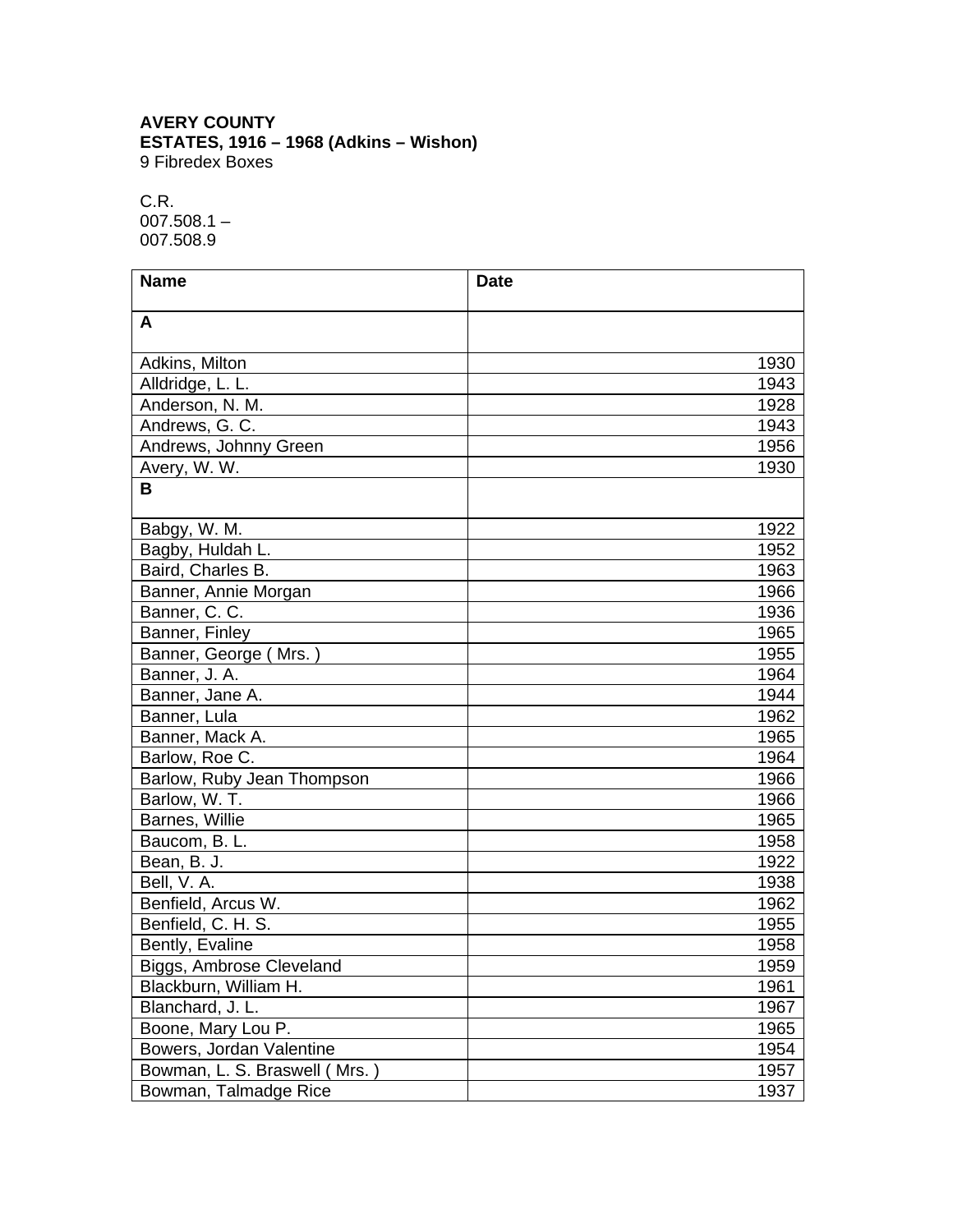| <b>Name</b>                  | <b>Date</b> |
|------------------------------|-------------|
| <b>Bradley, Betty Conley</b> | 1945        |
| Braswell, J. T.              | 1923        |
| Braswell, W. A.              | 1961        |
| Brewer, Lee Roy              | 1965        |
| Brewer, Sam                  | 1957        |
| Brewer, William Clifford     | 1962        |
| Brinkley, A. P.              | 1958        |
| Brinkley, Gurney D.          | 1964        |
| <b>Brooks, Clinton Rees</b>  | 1948        |
| Brown, John K.               | 1966        |
| Brown, Potter MacLay         | 1962        |
| Buchanan, Beatrice J.        | 1964        |
| Buchanan, Jesse Gilbert      | 1952        |
| Buchanan, Rosa Daniels       | 1967        |
| Buchanan, Stephen D.         | 1957        |
| Buchanan, T. M.              | 1919        |
| Buchanan, W. C.              | 1938        |
| Buchanan, Will               | 1967        |
| Buchanan, Zeb.               | 1925        |
| Bumgarner, Carl Edward       | 1950        |
| Bunch, George H.             | 1961        |
| Burleson, Frank              | 1961        |
| Burleson, M. L.              | 1926        |
| Burleson, Maude              | 1928        |
| Burleson, Rosamond H. (Mrs.) | 1957        |
| Burleson, W. B. (Dr.)        | 1958        |
| $\mathbf c$                  |             |
| Calhoon, Starlin Isaac       | 1954        |
| Calvert, James M.            | 1967        |
| Cannon, Joe                  | 1940s       |
| Cannon, W. J.                | 1963        |
| Carpenter, Albert H.         | 1966        |
| Carpenter, Beuna S.          | 1948        |
| Carpenter, C. H.             | 1942        |
| Carpenter, I. M.             | 1940        |
| Carswell, Isabelle MacRae    | 1941        |
| Chambers, Eliza Jane         | 1948        |
| Chappell, Paul J.            | 1955        |
| Church, Dette                | 1954        |
| Clapp, T. W.                 | 1967        |
| Clark, Frank A.              | 1950s       |
| Clark, George S.             | 1949        |
| Clark, J. Frank              | 1958        |
| Clark, John                  | 1967        |
| Clark, John M.               | 1963        |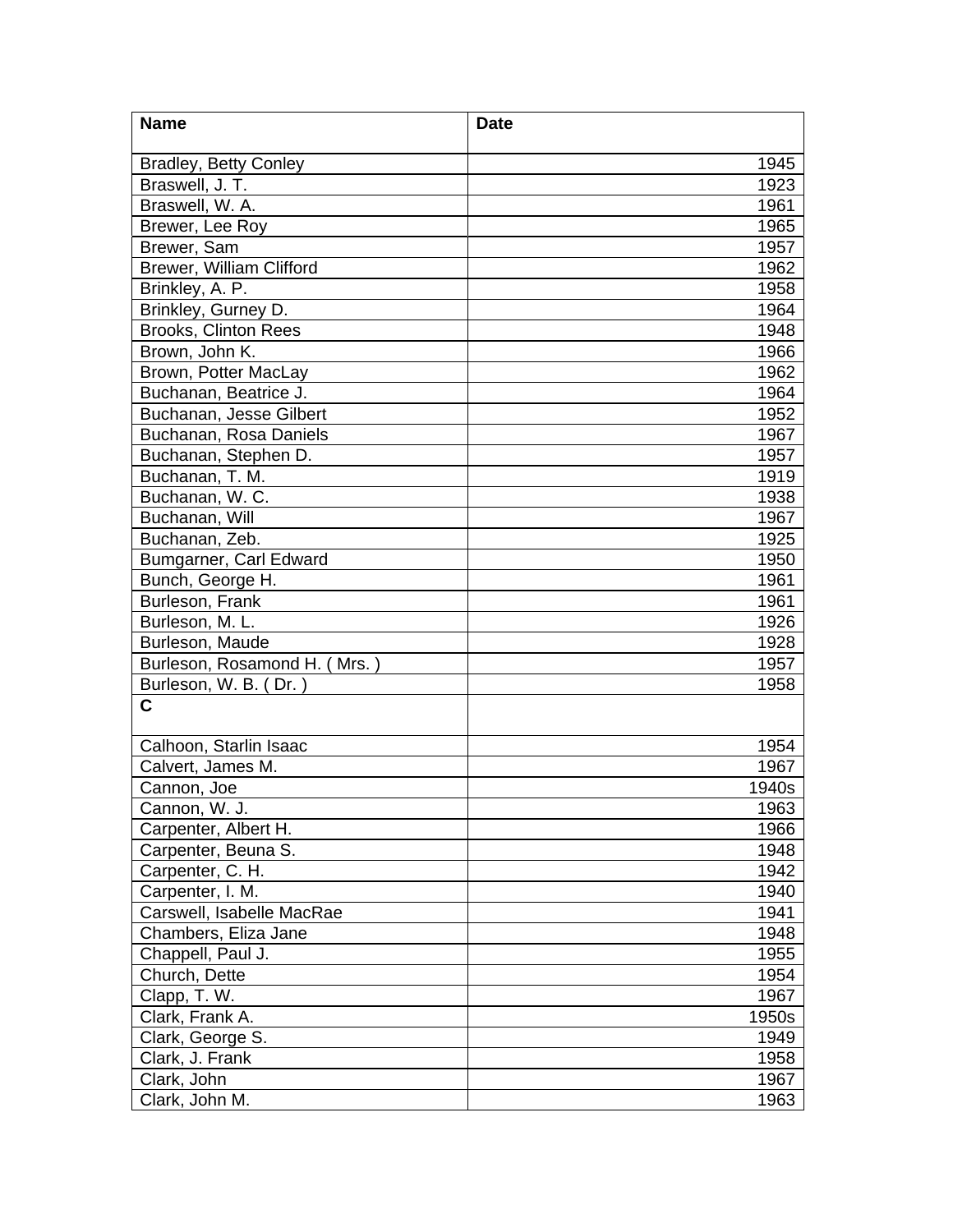| <b>Name</b>                         | <b>Date</b>  |
|-------------------------------------|--------------|
| Clark, M. W.                        | 1927         |
| Clark, T. W. (Dr.)                  | 1921         |
| Clark, Vienna W.                    | 1963         |
| Clark, Villa                        | 1964         |
| Clark, W. H.                        | 1939         |
| Clay, Maggie                        | 1928         |
| Clontz, M. L.                       | 1943         |
| Coffey, Adore                       | 1945         |
| Coffey, Biddie G.                   | 1965         |
| Coffey, Charlie                     | 1944         |
| Coffey, David William               | 1966         |
| Coffey, Essie L.                    | 1960         |
| Coffey, Etta                        | 1934         |
| Coffey, G. F.                       | 1936         |
| Coffey, G. F. (Mrs.)                | 1958         |
| Coffey, Henry Edward                | 1967         |
| Coffman, Ruby Buchanan              | 1951         |
| Cook, F. A.                         | 1955         |
| Cook, Robert L.                     | 1956         |
| Crump, Lewis B.                     | 1946         |
| D                                   |              |
|                                     |              |
| Daniels, G. B.                      | 1945         |
| Daniels, Howard Etley               | 1967         |
| Daniels, Jeter                      | 1923         |
| Daniels, Malinda                    | 1923         |
| Daniels, Max P.                     | 1949         |
| Daniels, R. M.                      | 1923         |
| Davenport, Clarence E.              | 1948         |
| Davenport, Edward                   | 1948         |
| Davenport, Lloyd C.                 | 1947         |
| Davis, Claude P.                    | 1960s        |
| Dean, Uylesses C.                   | 1945         |
| Dearmin, Berniece<br>Dearmin, J. M. | 1966<br>1945 |
| Dellinger, A. C.                    | 1947         |
| Dellinger, Charles                  | 1965         |
| Dellinger, Charles (Sr.)            | 1965         |
| Dellinger, Theron C.                | 1959         |
| Dore, Berta S.                      | 1961         |
| Dugger, Howard                      | 1958         |
| Dugger, Isaac                       | 1926         |
| E                                   |              |
|                                     |              |
| Edmisten, Carl                      | 1960s        |
| Edmonson, Elijah                    | 1946         |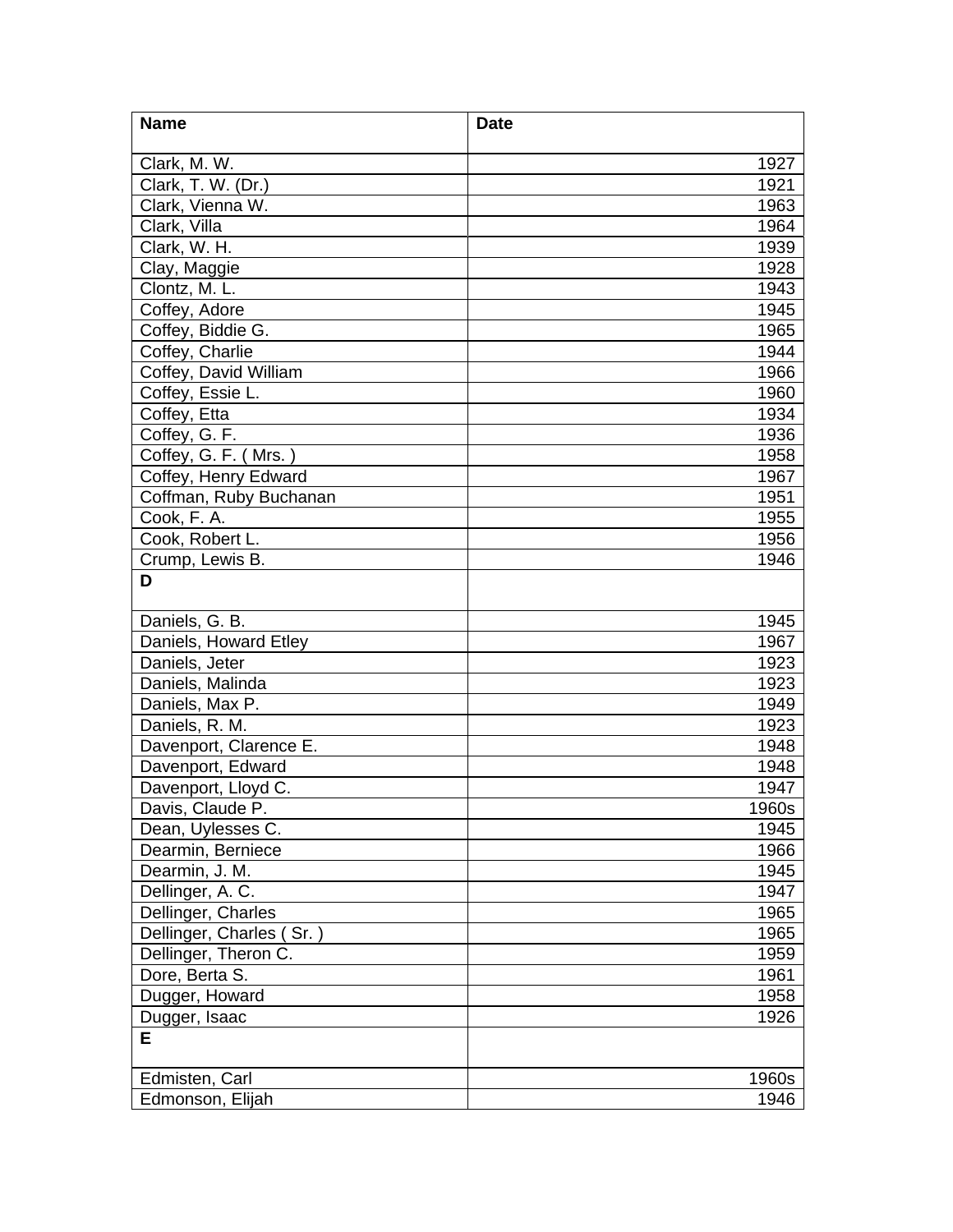| <b>Name</b>            | <b>Date</b> |
|------------------------|-------------|
| Eller, E. G.           | 1953        |
| Eller, Earnest         | 1955        |
| Ellis, John W.         | 1950s       |
| Ellis, William Jackson | 1953        |
| English, Earl          | 1940        |
| Ervin, B. A.           | 1952        |
| Erwin, M. V.           | 1967        |
| F                      |             |
|                        |             |
| Farthing, Myrtle S.    | 1956        |
| Febuary, George        | 1960        |
| Fields, Joe Wheeler    | 1965        |
| Fields, John           | 1958        |
| Flynt, W. S.           | 1961        |
| Forbes, George Meade   | 1959        |
| Franklin, Ethel        | 1950s       |
| Franklin, J. E.        | 1948        |
| Franklin, Jackson M.   | 1941        |
| Franklin, M. Clingman  | 1959        |
| Franklin, McDonald     | 1937        |
| Franklin, W. E.        | 1936        |
| G                      |             |
| Garland, A. T. (Sr.)   | 1950s       |
| Garland, Abby          | 1959        |
| Garland, George        | 1922        |
| Garland, J. L.         | 1942        |
| Garrison, Laura A.     | 1958        |
| Gately, Fannie Lamar   | 1937        |
| Gillespie, Jennie      | 1957        |
| Gillespie, Nennie      | 1957        |
| Gilliam, Jeff          | 1943        |
| Goodman, Nannie E.     | 1967        |
| Gragg, Arvil           | 1956        |
| Gragg, Fannie          | 1967        |
| Gragg, J. M.           | 1949        |
| Gray, Ephriam          | 1916        |
| Green, J. H.           | 1937        |
| Greene, Clyde          | 1950        |
| Greene, E. L.          | 1950s       |
| Greene, Robert         | 1956        |
| Greene, Tabor G.       | 1961        |
| Greer, Lee             | 1949        |
| Griffin, Mattie        | 1952        |
| Griffin, Raymond G.    | 1963        |
| Grindstaff, Daniel L.  | 1967        |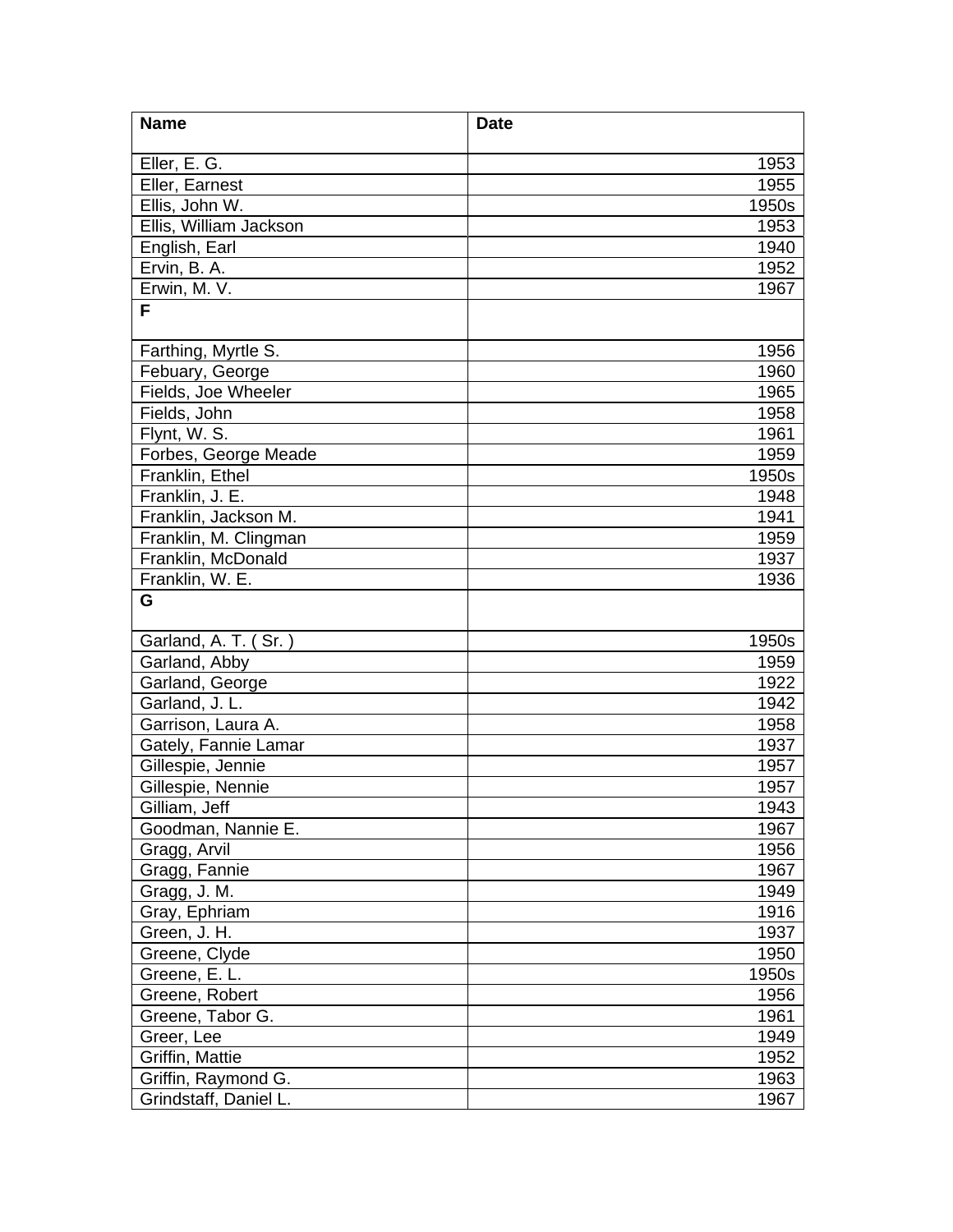| <b>Name</b>                           | <b>Date</b>   |
|---------------------------------------|---------------|
| Grindstaff, Earl H.                   | 1966          |
| Guinn, Dora H.                        | 1946          |
| Guy, Edwin C.                         | 1955          |
| Gwaltney, Jane                        | 1937          |
| Gwyn, D. E.                           | 1954          |
| Gwyn, Robert                          | 1952          |
| Н                                     |               |
| Hackett, Dennis A.                    | 1955          |
| Hagie, Herman                         | 1942          |
| Hahn, Henry                           | 1950          |
| Hall, Joe P.                          | 1953          |
| Hardin, R. H.                         | $\mathcal{P}$ |
| Harmon, Charlie W.                    | 1922          |
| Harmon, John C.                       | 1957          |
| Harmon, W. M.                         | 1962          |
| Harris, L. G.                         | 1961          |
| Hartley, Joseph Larkin                | 1966          |
| Hartley, S. M.                        | 1958          |
| Hayes, Harold George                  | 1967          |
| Henley, Charles E.                    | 1965          |
| Hester, Roy                           | 1942          |
| Hicks, Betty Jean<br>Hicks, Daniel E. | 1949          |
| Hicks, Jacob                          | 1951<br>1957  |
| Hicks, Thomas C.                      | 1951          |
| Hicks, Vance                          | 1949          |
| Hicks, William Albert                 | 1939          |
| Hobson, Henry                         | 1923          |
| Hodges, C. E.                         | 1965          |
| Hodgkiss, Edwin                       | 1948          |
| Hoilman, Dock                         | 1950s         |
| Hoilman, Frank M.                     | 1960          |
| Holden, Henry Walter                  | 1963          |
| Hollander, James Henry                | 1963          |
| Hollander, Jane W.                    | 1966          |
| Horney, Emma Rowe                     | 1947          |
| Houston, Robert A.                    | 1935          |
| Hughes, Charles                       | 1967          |
| Hughes, Cora                          | 1958          |
| Hughes, Edna                          | 1963          |
| Hughes, Frank W.                      | 1949          |
| Hughes, James W.                      | 1963          |
| Hughes, Mary                          | 1941          |
| Hughes, N. W.                         | 1926          |
| Hughes, R. J.                         | 1946          |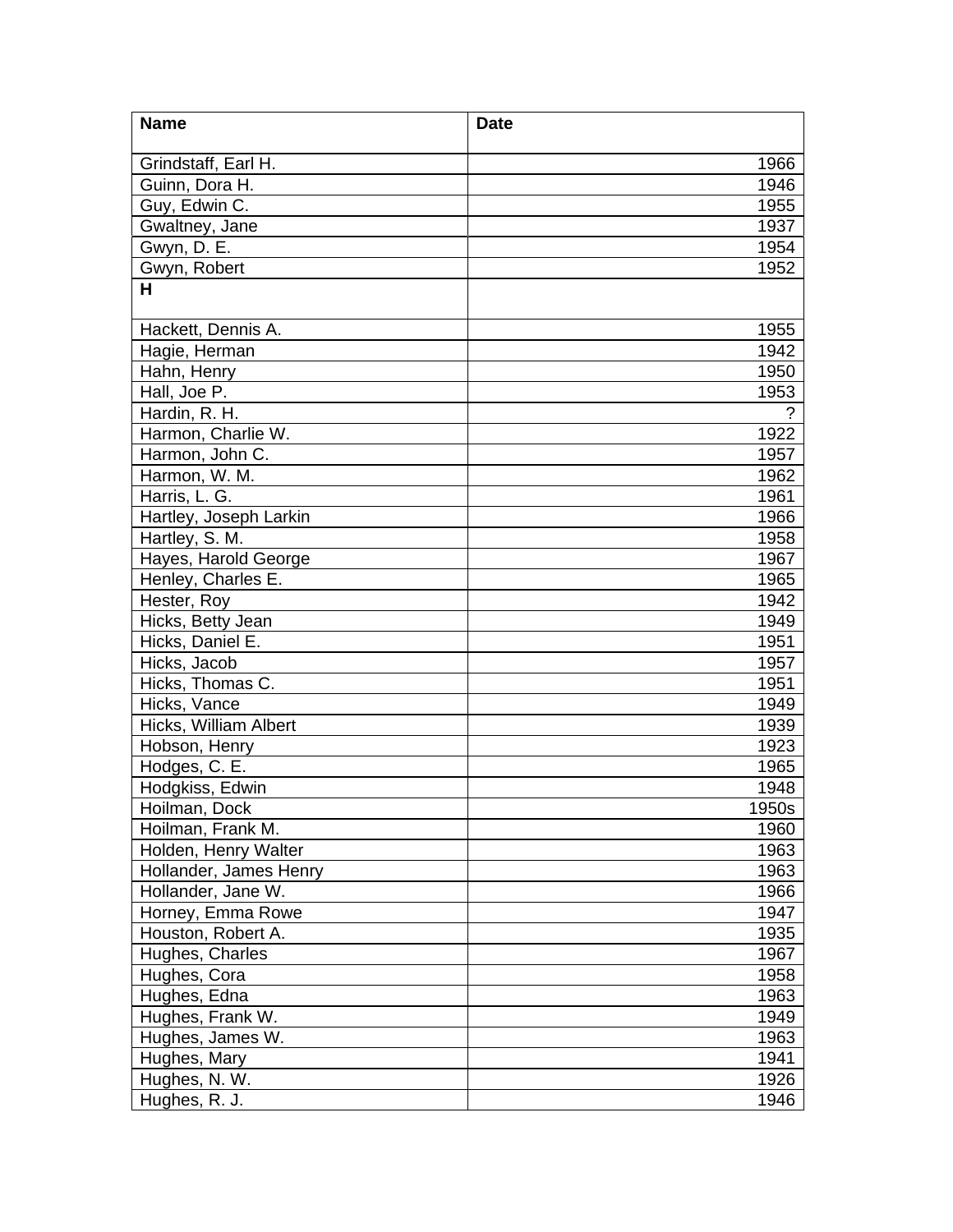| <b>Name</b>                | <b>Date</b> |
|----------------------------|-------------|
| Hughes, Ronald             | 1966        |
| Hughes, W. H.              | 1961        |
| Huskins, Zeb               | 1941        |
| Huston, Earnest Lee        | 1958        |
| Ingram, Can                | 1942        |
| Ingram, Stokes             | 1956        |
| Issacs, Ben                | 1958        |
| J                          |             |
|                            |             |
| Jackson, W. H.             | 1945        |
| Jennings, R. D.            | 1950        |
| Jobe, David K.             | 1963        |
| Johnson, A. A.             | 1922        |
| Johnson, Albert            | 1958        |
| Johnson, Carrie E. McCurry | 1965        |
| Johnson, D. W.             | 1943        |
| Johnson, Eva               | 1950s       |
| Johnson, Gilmer Malone     | 1967        |
| Johnson, Herbie M.         | 1961        |
| Johnson, Irene             | 1960s       |
| Johnson, Lawrence C.       | 1953        |
| Johnson, Lela F.           | 1957        |
| Johnson, Lundy             | 1963        |
| Johnson, N. W.             | 1955        |
| Johnson, Rhoda E.          | 1952        |
| Justice, Willard           | 1923        |
| K                          |             |
| Keller, C. J.              | 1954        |
| Kincaid, Robert E.         | 1945        |
| Kincaid, Robert E. (Mrs.)  | 1945        |
|                            |             |
|                            |             |
| Lambert, Esten H.          | 1966        |
| Lawrence, George M         | 1952        |
| Laws, William M.           | 1968        |
| Ledford, Harrison K.       | 1963        |
| Ledford, Hulda             | 1957        |
| Ledford, M. L.             | 1923        |
| Ledford, Walter H.         | 1958        |
| Lee, Ben M.                | 1949        |
| Lee, Roy Ernest            | 1960        |
| Lentz, Edward Avery        | 1967        |
| Lewis, Nannie              | 1924        |
| Lilly, Walter and Mrs.     | 1956        |
| Linder, John Victor        | 1958        |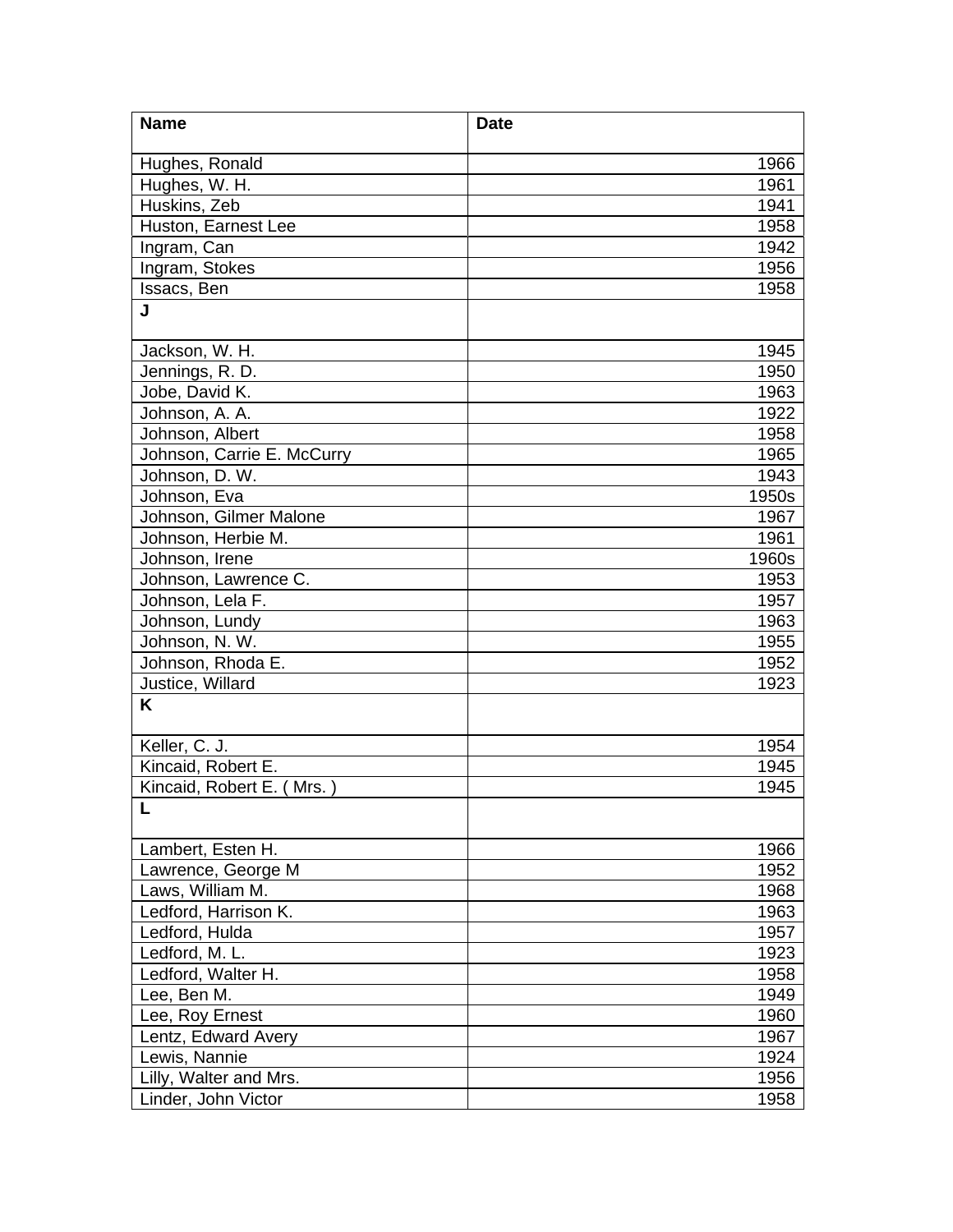| <b>Name</b>                           | <b>Date</b>  |
|---------------------------------------|--------------|
| Lineback, W. W.                       | 1955         |
| Loven, George                         | 1956         |
| Lowe, L. D.                           | 1923         |
| Lowe, R. C.                           | 1962         |
| Lowe, R. L.                           | 1948         |
| Lowe, Robert C., Jr.                  | 1962         |
| Lowe, T. L.                           | 1927         |
| Lowrance, Edward Clay                 | 1960         |
| Mc                                    |              |
|                                       |              |
| MacMillan, Jane W.                    | 1964         |
| MacRae, Alexander J.                  | 1964         |
| MacRae, John A.                       | 1961         |
| Mardon, Minnie                        | 1958         |
| Mayberry, Wheeler                     | 1956         |
| Mayfield, Mary J.                     | 1949         |
| McClellan, David                      | 1967         |
| McCoury, Eddie                        | 1956         |
| McCoury, Ison Ensley                  | 1954         |
| McCoury, Margaret Johnson             | 1961         |
| McCoury, Nellas J.                    | 1936         |
| McGinnins, Pleas M                    | 1944         |
| McKinney, Anna Melba                  | 1936         |
| McKinney, Homer                       | 1956         |
| M                                     |              |
| Mathes, Coos                          | 1940         |
| Meredit, W. F.                        | 1923         |
| Meredith, John                        |              |
| Michael, Paul                         | 1955<br>1956 |
|                                       |              |
| Miller, Charlie                       | 1956         |
| Miller, Hugh T.                       | 1957<br>1948 |
| Mooney, F. M.<br>Moore, Annie Russell |              |
| Moore, Fred R.                        | 1953<br>1956 |
| Moore, M. V. (Mrs.) (Kate E.)         | 1964         |
| Moore, Margaret Montgomery            | 1950         |
| Moore, Walter V.                      | 1948         |
| Morphew, Frank B.                     | 1939         |
| Morrison, Robert F.                   | 1967         |
| N                                     |              |
|                                       |              |
| Nance, Earl V.                        | 1960         |
| Nance, Earl VanBuren                  | 1960         |
| Nance, Lawrence Dewey                 | 1960         |
| Nichols, Lena M.                      | 1961         |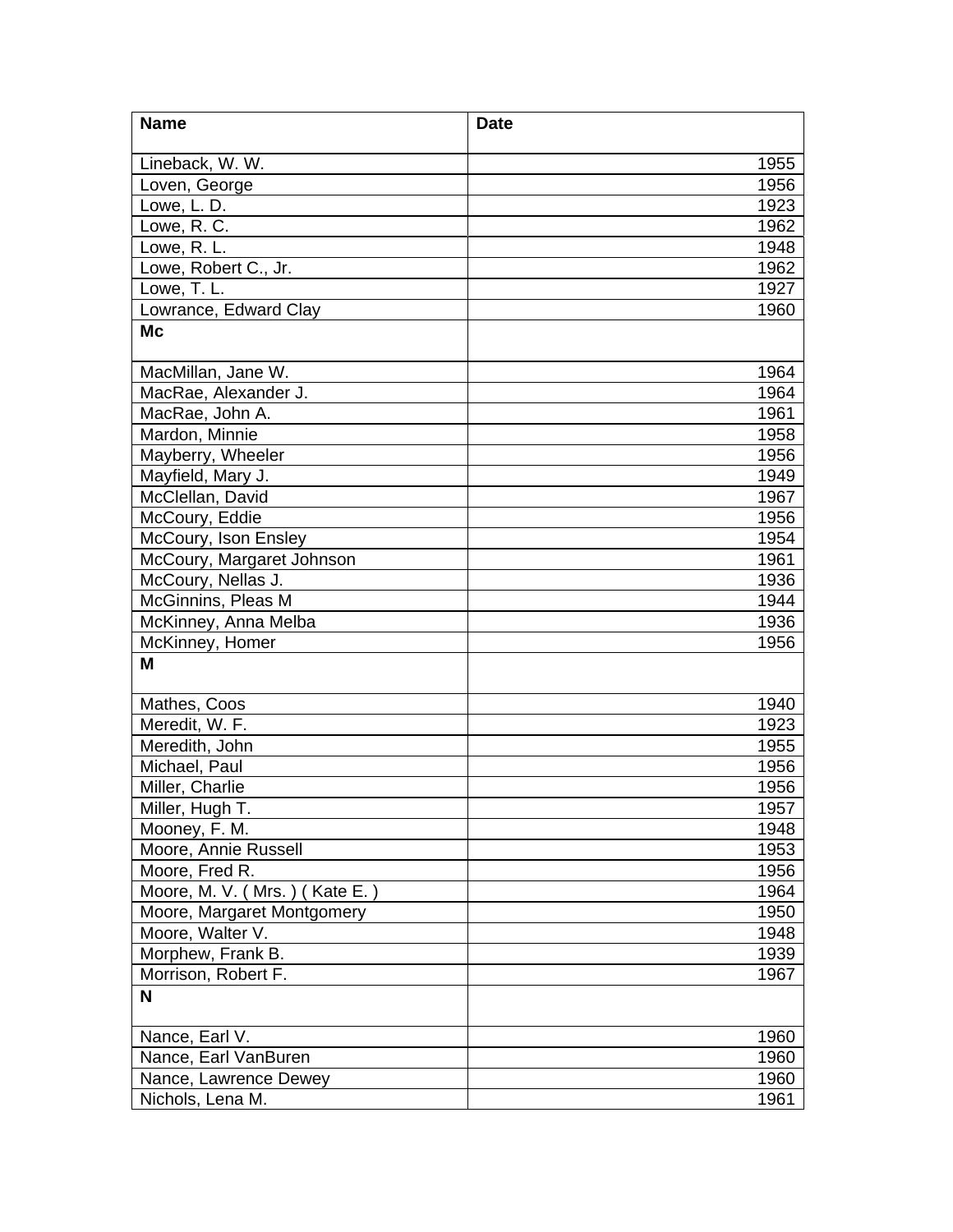| <b>Name</b>                          | <b>Date</b>  |
|--------------------------------------|--------------|
| Norman, L. E.                        | 1934         |
| O                                    |              |
|                                      |              |
| Oakes, J. L.                         | 1925         |
| Ollis, J. T.                         | 1936         |
| Osborne, Eleanor D.                  | 1967         |
| P                                    |              |
| Parks, Marie G.                      | 1962         |
| Parsons, J. L.                       | 1946         |
| Perez, Manuel Vales                  | 1953         |
| Phillips, Ed S. (Dr.)                | 1966         |
| Phillips, Hettie Lee                 | 1964         |
| Phillips, Lester                     | 1963         |
| Phillips, Lydia Minerva              | 1927         |
| Piercy, Sidney M.                    | 1960s        |
| Pitman, Ada M.                       | 1966         |
| Pitman, William C. (Sr.)             | 1965         |
| Presswood, E. H.                     | 1957         |
| Prestwood, John V.                   | 1926         |
| Pritchard, Bertha P.                 | 1964         |
| Pritchard, John Benjamin             | 1959         |
| Puckett, Elijah<br>Puckett, Jesse F. | 1944<br>1964 |
| Puckett, R. L.                       | 1938         |
| Pyatte, D. N.                        | 1938         |
| R                                    |              |
|                                      |              |
| Rader, Alfred A. (Dr.)               | 1961         |
| <b>Ramsey William Molton</b>         | 1965         |
| Ramsey, Fred                         | 1950         |
| Rash, Alvin Edward                   | 1966         |
| Ray, T. J.                           | 1941         |
| Ray, Walter E.                       | 1934         |
| Reamer, Todd                         | 1946         |
| Reece, Delphia Harmon                | 1965         |
| Rolfe, Jessie                        | 1949         |
| Rooney, Hugh M.                      | 1963         |
| Rooney, Virginia Henly               | 1956         |
| Ruppard, Dennis William              | 1961         |
| $\mathbf{s}$                         |              |
| Scott, Hal                           | 1940         |
| Shirley, J. E.                       | 1948         |
| Shook, John A.                       | 1937         |
| Shook, Missouri Carpenter Calloway   | 1964         |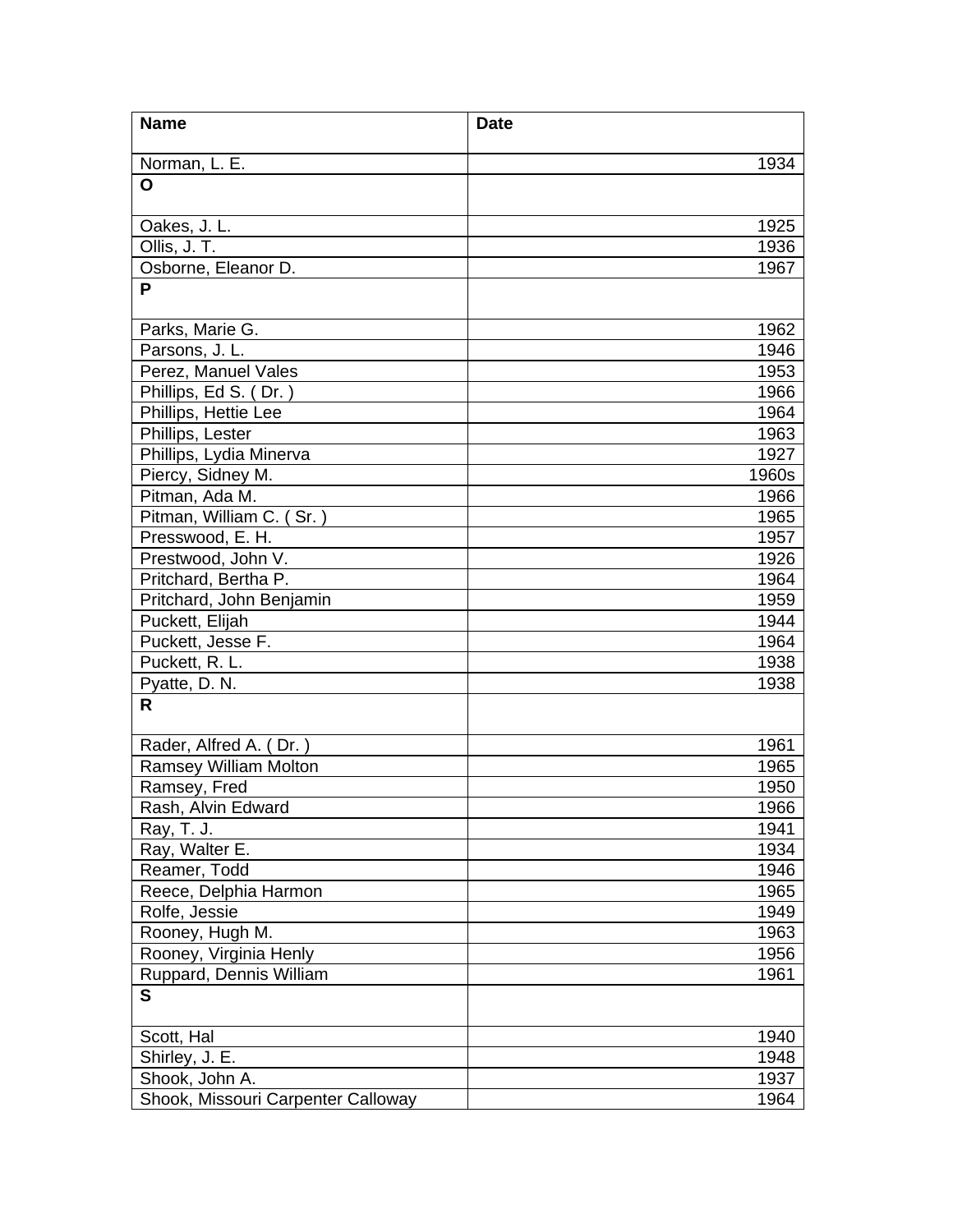| <b>Name</b>                   | <b>Date</b> |
|-------------------------------|-------------|
| Sloop, Eustace H. (Dr.)       | 1961        |
| Sloop, Mary Martin (Dr.)      | 1962        |
| Sluder, Alonzo                | 1951        |
| Sluder, Mary                  | 1965        |
| Smith, Charles                | 1958        |
| Smith, Eliza J.               | 1924        |
| Smith, George Washington      | 1965        |
| Smith, Jimmy Paul             | 1966        |
| Smith, R. P.                  | 1923        |
| Sparks, Jack                  | 1956        |
| Sparks, Will                  | 1954        |
| Stamey, Alphie                | 1956        |
| Stanberry, Grant W.           | 1949        |
| Stinson, Frank H.             | 1957        |
| Stinson, Mary Lillian         | 1962        |
| Storrs, Irma A.               | 1957        |
| Stout, Joseph Abraham         | 1950        |
| Stout, Thomas B.              | 1957        |
| Stroup, C. P.                 | 1921        |
| Sturgill, Emerson Lee         | 1964        |
| Sudderth, Barney R.           | 1957        |
| Sullivan, Wile                | 1920        |
| Summerow, Amanda              | 1925        |
| Sutton, J. R.                 | 1922        |
| Swift, Bulus B.               | 1950s       |
| Swift, W. H.                  | 1949        |
| Swift, W. H., Jr.             | 1958        |
| т                             |             |
|                               |             |
|                               |             |
| <b>Tate, William Cummings</b> | 1960        |
| Taylor, Arthur Sylvester      | 1966        |
| Taylor, Fred Arlington        | 1964        |
| Taylor, George W.             | 1955        |
| Taylor, Lula B.               | 1967        |
| Taylor, M. D.                 | 1936        |
| Teague, R. T.                 | 1955        |
| Teems, Mary                   | 1958        |
| Thompson, Reata B.            | 1966        |
| Todd, Hubert C.               | 1958        |
| Tolley, C. P.                 | 1959        |
| Townsend, Stella P.           | 1966        |
| Trice, Earl                   | 1950        |
| Trivett, Bernice              | 1953        |
| Turbyfill, Ellen C.           | 1947        |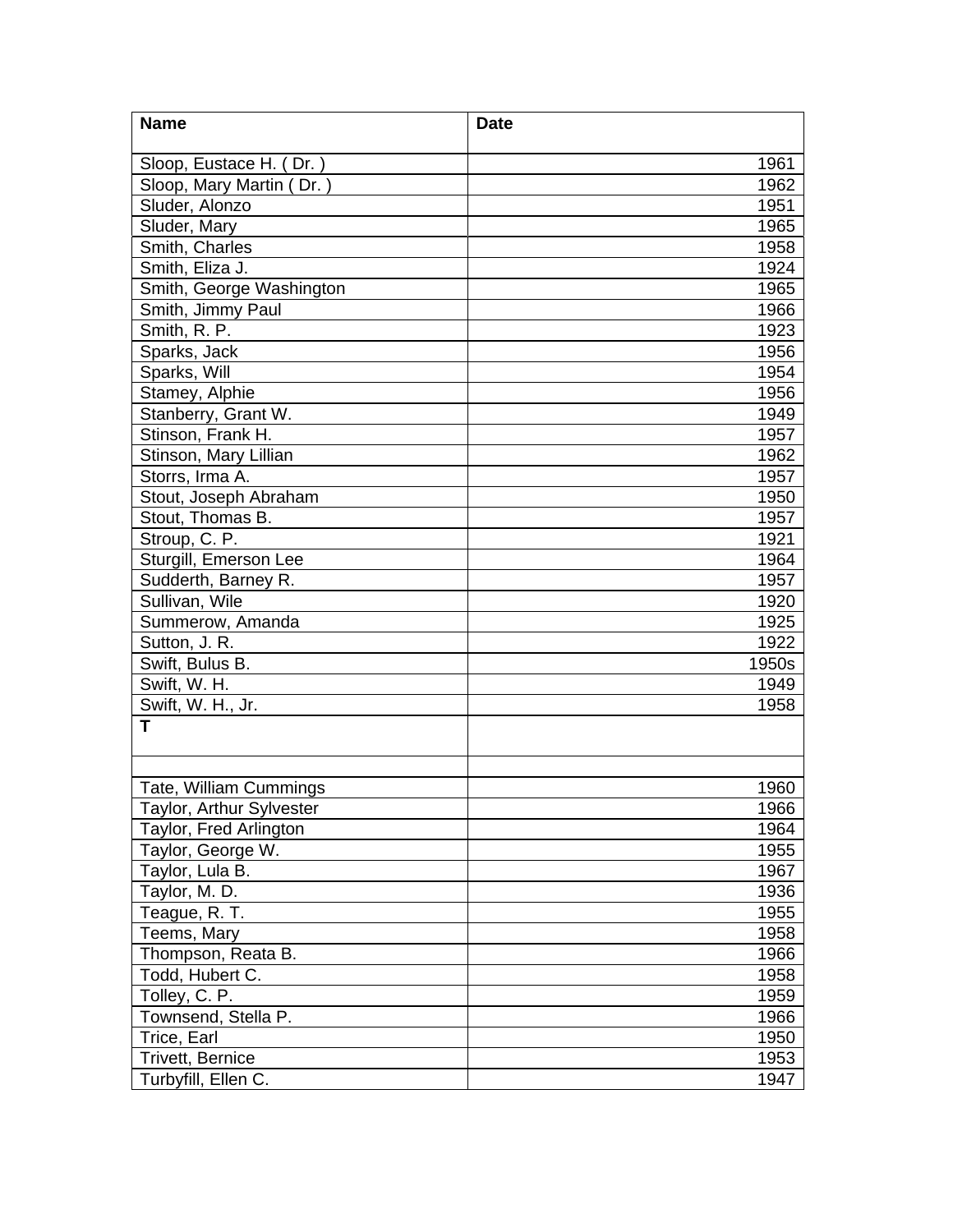| <b>Name</b>                      | <b>Date</b> |
|----------------------------------|-------------|
| $\mathbf{V}$                     |             |
|                                  |             |
| Vance, David Todd                | 1954        |
| Vance, Ira                       | 1964        |
| Vance, Sarah                     | 1947        |
| Vance, Suil                      | 1924        |
| Von Cannon, Nollie               | 1956        |
| VonCannon, Fred W.               | 1965        |
| W                                |             |
| Walsh, Jud D.                    | 1958        |
| Ward, Logan                      | 1950        |
| Ward, Sam L.                     | 1967        |
| Ward, William Riley              | 1949        |
| Webb, Christopher C.             | 1955        |
| Webb, Mary M.                    | 1956        |
| Weld, Candace E.                 | 1964        |
| White, Alvin C.                  | 1961        |
| Whitehead, James W.              | 1926        |
| Whittington, Bobby               | 1966        |
| Wilkes, Lockie McKinney (Hughes) | 1967        |
| Wilson, Annie                    | 1925        |
| Wingfield, Lida Reid             | 1964        |
| Winters, Belmont H.              | 1964        |
| Winters, Eldridge                | 1954        |
| Winters, J. N.                   | 1952        |
| Winters, William Stephen         | 1966        |
| Wise, Ben N.                     | 1923        |
| Wise, Mamie E.                   | 1946        |
| Wise, Omer S., Sr.               | 1962        |
| Wiseman, C. H.                   | 1961        |
| Wiseman, Carl J.                 | 1967        |
| Wiseman, Cordelia                | 1941        |
| Wiseman, Edwin G.                | 1945        |
| Wiseman, Elsie Bentrup           | 1965        |
| Wiseman, Eva                     | 1943        |
| Wiseman, Eva                     | 1952        |
| Wiseman, Fred L.                 | 1960        |
| Wiseman, Galen R.                | 1931        |
| Wiseman, Howard K.               | 1968        |
| Wiseman, Paul                    | 1923        |
| Wiseman, Rebecca                 |             |
| Wishon, Julius                   | 1917        |
| Woodside, Naomi G.               | 1949        |
| Woody, Beesie B.                 | 1957        |
| Wright, William                  | 1959        |